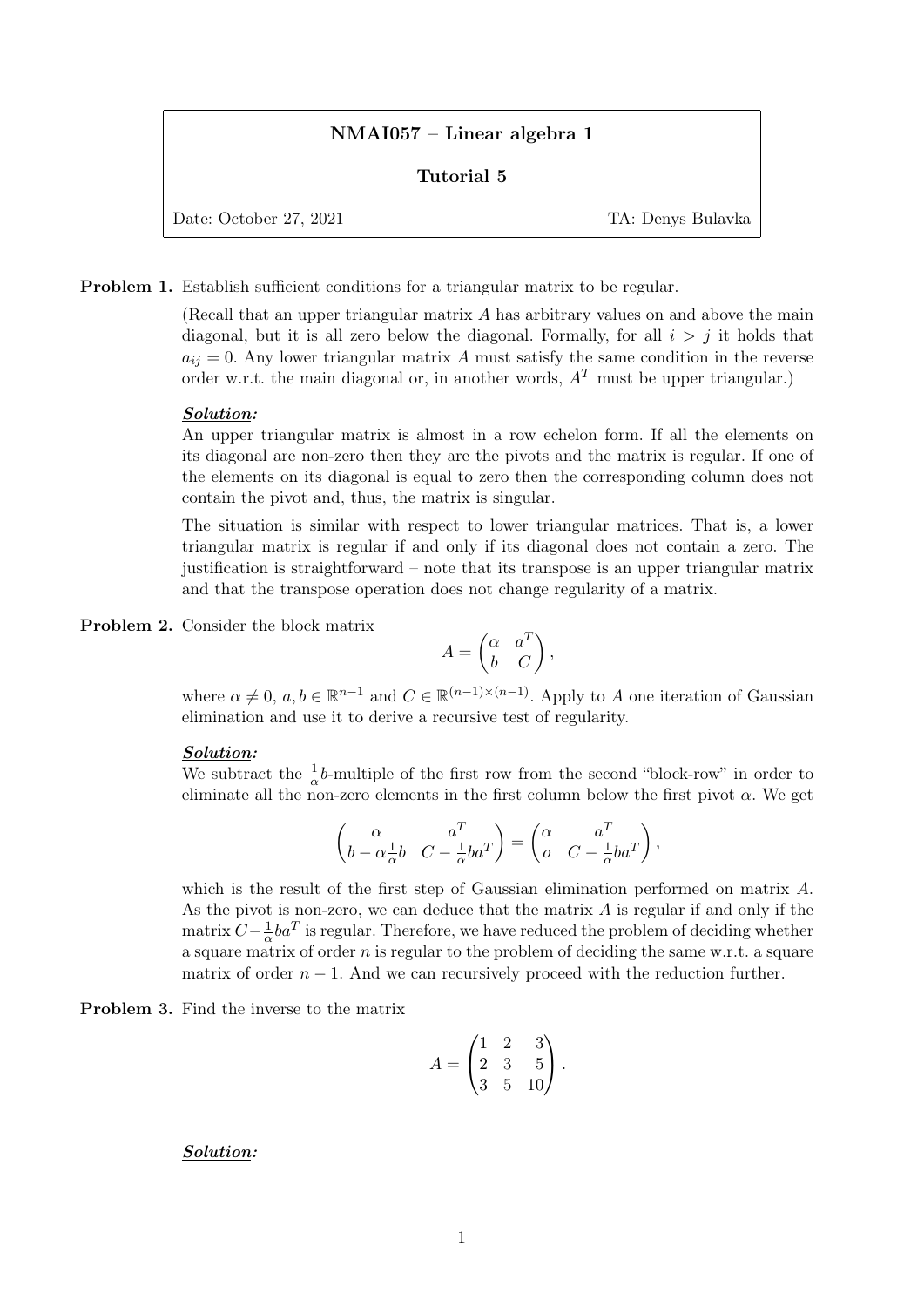Using the elementary row operations, we transform the block matrix  $(A | I_3)$  to its reduced row echelon form:

$$
\begin{pmatrix}\n1 & 2 & 3 & 1 & 0 & 0 \\
2 & 3 & 5 & 0 & 1 & 0 \\
3 & 5 & 10 & 0 & 0 & 1\n\end{pmatrix}\n\sim\n\begin{pmatrix}\n1 & 2 & 3 & 1 & 0 & 0 \\
0 & -1 & -1 & -2 & 1 & 0 \\
3 & 5 & 10 & 0 & 0 & 1\n\end{pmatrix}\n\sim\n\begin{pmatrix}\n1 & 2 & 3 & 1 & 0 & 0 \\
0 & -1 & -1 & -2 & 1 & 0 \\
0 & -1 & 1 & -3 & 0 & 1\n\end{pmatrix}\n\sim\n\begin{pmatrix}\n1 & 0 & 1 & -3 & 2 & 0 \\
0 & 1 & 1 & 2 & -1 & 0 \\
0 & -1 & 1 & -3 & 0 & 1\n\end{pmatrix}\n\sim\n\begin{pmatrix}\n1 & 0 & 1 & -3 & 2 & 0 \\
0 & 1 & 1 & 2 & -1 & 0 \\
0 & 0 & 2 & -1 & -1 & 1\n\end{pmatrix}\n\sim\n\begin{pmatrix}\n1 & 0 & 1 & -3 & 2 & 0 \\
0 & 1 & 1 & 2 & -1 & 0 \\
0 & 0 & 1 & -0.5 & -0.5 & 0.5\n\end{pmatrix}\n\sim\n\begin{pmatrix}\n1 & 0 & 0 & -2.5 & 2.5 & -0.5 \\
0 & 1 & 1 & 2 & -1 & 0 \\
0 & 0 & 1 & -0.5 & -0.5 & 0.5\n\end{pmatrix}\n\sim\n\begin{pmatrix}\n1 & 0 & 0 & -2.5 & 2.5 & -0.5 \\
0 & 1 & 0 & 2.5 & -0.5 & -0.5 \\
0 & 0 & 1 & -0.5 & -0.5 & 0.5\n\end{pmatrix}.
$$

We get that  $A^{-1} = \frac{1}{2}$  $\overline{2}$  $\sqrt{ }$  $\overline{1}$  $-5$  5  $-1$  $5 -1 -1$ −1 −1 1  $\setminus$  $\cdot$ 

Problem 4. Invert the matrices of the elementary row operations. Recall that the matrices representing the elementary row operations are:

(a) Multiplying the *i*-th row with  $\alpha \neq 0$ :

$$
E_i(\alpha) = \begin{pmatrix} 1 & 0 & \dots & \dots & 0 \\ 0 & \ddots & \ddots & & \vdots \\ \vdots & \ddots & \alpha & \ddots & \vdots \\ \vdots & & \ddots & \ddots & 0 \\ 0 & \dots & \dots & 0 & 1 \end{pmatrix}.
$$

(b) Adding the  $\alpha$ -multiple of the j-th row to the *i*-th row for  $i \neq j$ :

$$
E_{ij}(\alpha) = \begin{pmatrix} 1 & 0 & \dots & \dots & 0 \\ & \ddots & \ddots & & \vdots \\ & & 1 & \ddots & \vdots \\ & \alpha & & & \ddots & 0 \\ & j & & & & 1 \end{pmatrix}.
$$

(c) Swapping the  $i$ -th and  $j$ -th row:

$$
E_{ij} = \begin{array}{c} i \begin{pmatrix} 0 & 1 \\ 1 & 0 \\ i & j \end{pmatrix} .
$$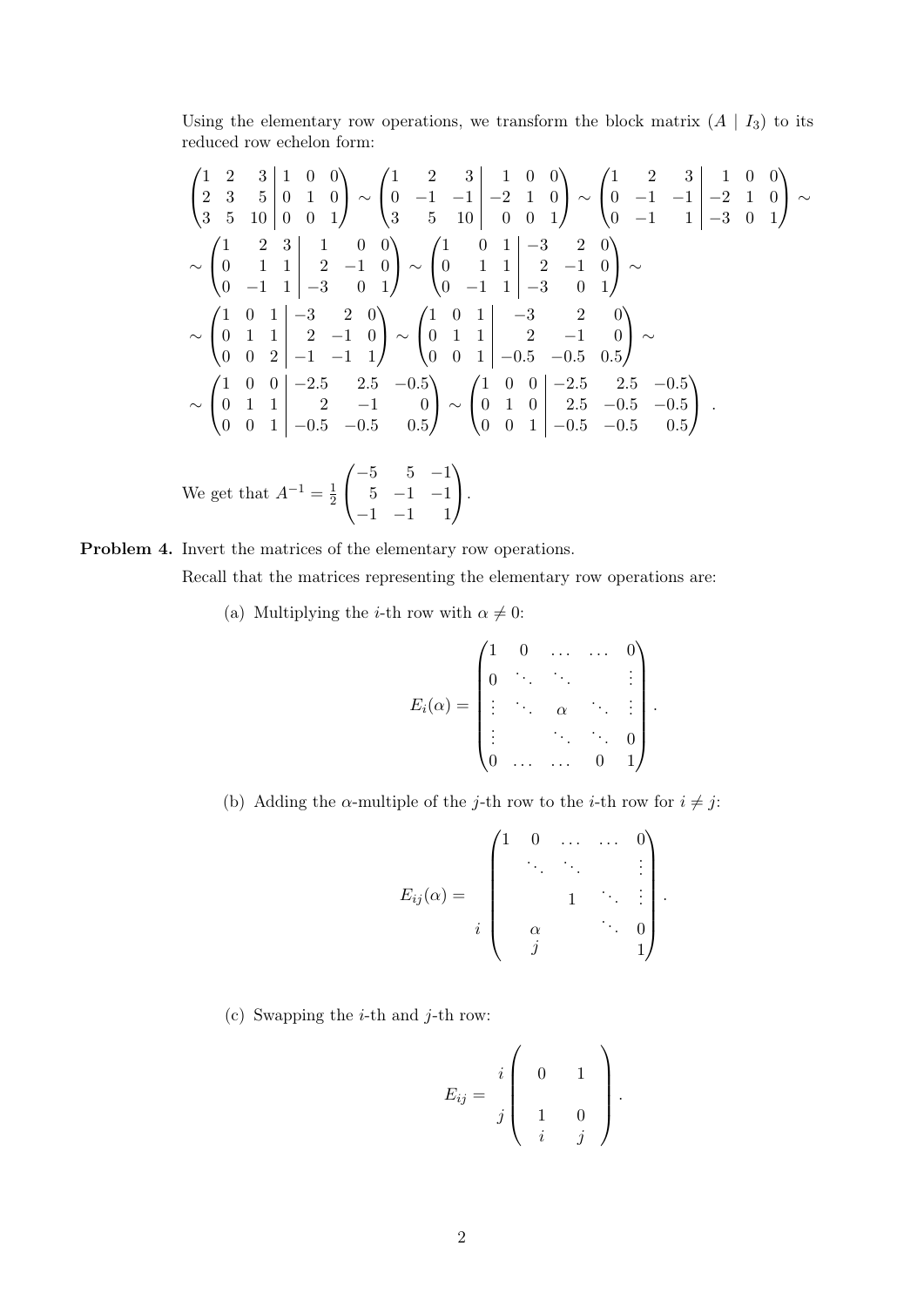## Solution:

There are at least two alternative approaches.

1) The first approach is to use the general method for inverting matrices by finding the RREF of an appropriate block matrix. For the first elementary row operation, we get:

$$
(E_i(\alpha) | I_n) = \begin{pmatrix} 1 & 0 & \dots & \dots & 0 & 1 & 0 & \dots & \dots & 0 \\ 0 & \ddots & \ddots & & & \vdots & 0 & \ddots & \ddots & & \vdots \\ \vdots & & \ddots & \alpha & & & \vdots & \vdots & \ddots & 1 & \ddots & \vdots \\ \vdots & & & \ddots & & & 0 & 1 & 0 & \dots & \dots & 0 & 1 \end{pmatrix} \sim
$$

$$
\sim \begin{pmatrix} 1 & 0 & \dots & \dots & 0 & 1 & 0 & \dots & \dots & 0 \\ 0 & \ddots & & & & \vdots & 0 & \ddots & & \vdots \\ \vdots & & & \ddots & & & \vdots & \vdots & \ddots & \ddots & \vdots \\ \vdots & & & & \ddots & & \vdots & \vdots & \ddots & \ddots & 0 \\ 0 & & & & & & \vdots & & \ddots & \ddots & 0 \\ \vdots & & & & & & \ddots & & \vdots \\ 0 & & & & & & & \ddots & & \vdots \\ \end{pmatrix} = (I_n | E_i(\alpha^{-1})).
$$

For the second elementary row operation, we get:

$$
(E_{ij}(\alpha) | I_n) = \begin{pmatrix} 1 & 0 & \dots & \dots & 0 & 1 & 0 & \dots & \dots & 0 \\ & \ddots & \ddots & & & \vdots & 0 & \ddots & \ddots & & \vdots \\ & & & 1 & \ddots & \vdots & \vdots & \ddots & 1 & \ddots & \vdots \\ & & & & & 0 & \vdots & & \ddots & \ddots & 0 \\ & & & & & 1 & 0 & \dots & \dots & 0 & 1 \end{pmatrix} \sim
$$

$$
\sim \begin{pmatrix} 1 & 0 & \dots & \dots & 0 & 1 & 0 & \dots & \dots & 0 \\ 0 & \ddots & \ddots & & & \vdots & & \ddots & \ddots & \vdots \\ \vdots & & & \ddots & 1 & \ddots & \vdots & & 1 & \ddots & \vdots \\ \vdots & & & & & \ddots & \ddots & 0 & 1 \\ 0 & \dots & \dots & 0 & 1 & & & & 1 \end{pmatrix} = (I_n | E_{ij}(-\alpha)).
$$

For the third elementary row operation, we get:

$$
(E_{ij} | I_n) = \begin{pmatrix} 0 & 1 & 1 & 0 \\ 1 & 0 & 0 & 1 \\ 1 & 0 & 0 & 1 \end{pmatrix} \sim
$$

$$
\sim \begin{pmatrix} 1 & 0 & 0 & 1 \\ 0 & 1 & 1 & 0 \\ 0 & 1 & 1 & 0 \end{pmatrix} = (I_n | E_{ij}).
$$

Therefore,  $E_i(\alpha)^{-1} = E_i(\alpha^{-1}), E_{ij}(\alpha)^{-1} = E_{ij}(-\alpha)$  and  $E_{ij}^{-1} = E_{ij}$ .

2) The second approach exploits our understanding of the matrices representing elementary row operations. The first matrix  $E_i(\alpha)$  multiplies the *i*-th row with some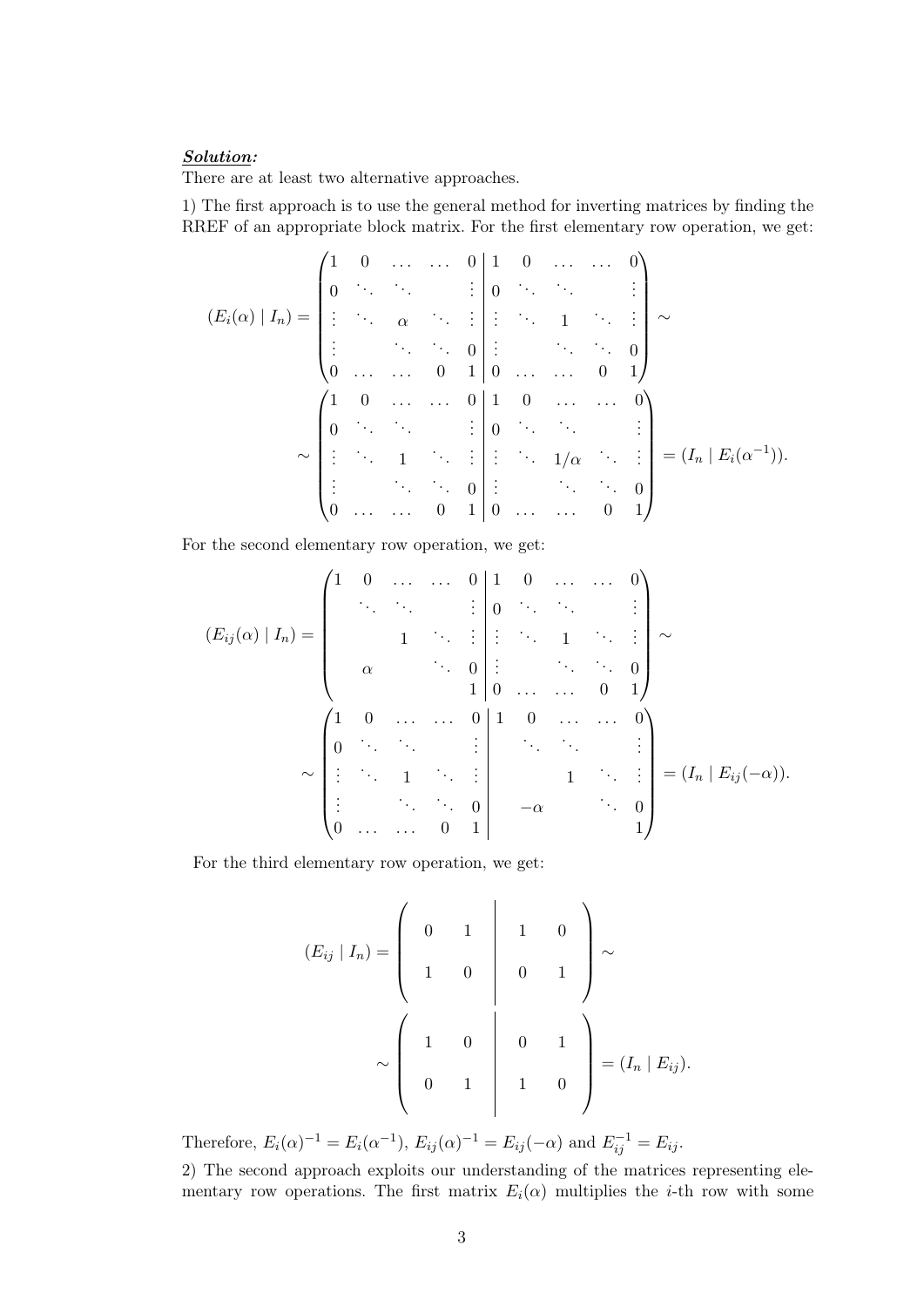$\alpha \neq 0$ . The inverse operation is dividing the *i*-th row with  $\alpha$ , which can be represented by the matrix  $E_i(\alpha^{-1})$ . We can verify our solution by checking that, indeed,  $E_i(\alpha)E_i(\alpha^{-1})=I.$ 

The second matrix  $E_{ij}(\alpha)$  adds an  $\alpha$ -multiple of the j-th row to the i-th row. The inverse operation is subtracting the  $\alpha$ -multiple of the *j*-th row from the *i*-th row, which can be represented by the matrix  $E_{ij}(-\alpha)$ . Again, we can verify that we found the inverse by multiplying the two matrices.

The third matrix  $E_{ij}$  swaps the *i*-th row and the *j*-th row. The inverse operation is identical, i.e., spapping the *i*-th row and the *j*-th row. Thus the matrix  $E_{ij}$  is selfinverse.

**Problem 5.** For  $n \in \mathbb{N}$ , invert the matrix

$$
A = \begin{pmatrix} 1 & 1 & 1 & \dots & 1 \\ 1 & 2 & 2 & \dots & 2 \\ 1 & 2 & 3 & \dots & 3 \\ \vdots & \vdots & \vdots & \ddots & \vdots \\ 1 & 2 & 3 & \dots & n \end{pmatrix}
$$

.

.

.

#### Solution:

Following the general method, we construct the corresponding block matrix

$$
(A \mid I_n) = \begin{pmatrix} 1 & 1 & 1 & \dots & 1 & 1 & 0 & \dots & \dots & 0 \\ 1 & 2 & 2 & \dots & 2 & 0 & \ddots & \ddots & & \vdots \\ 1 & 2 & 3 & \dots & 3 & \vdots & \ddots & 1 & \ddots & \vdots \\ \vdots & \vdots & \vdots & \ddots & \vdots & \vdots & & \ddots & \ddots & 0 \\ 1 & 2 & 3 & \dots & n & 0 & \dots & \dots & 0 & 1 \end{pmatrix}
$$

i.

We subtract the first row from all the remaining rows and we get

|  |  |                                  | $\begin{pmatrix} 1 & 1 & 1 & \dots & 1 & 1 & 0 & \dots & \dots \end{pmatrix}$ |  |                 |                                                                                                |               |  |
|--|--|----------------------------------|-------------------------------------------------------------------------------|--|-----------------|------------------------------------------------------------------------------------------------|---------------|--|
|  |  |                                  | $1 \quad 1 \quad \ldots \quad 1$                                              |  | $-1$ 1 $\cdots$ |                                                                                                | $\frac{1}{2}$ |  |
|  |  | $0 \quad 1 \quad 2 \quad \ldots$ | $\overline{2}$                                                                |  |                 | $\begin{bmatrix} \vdots & 0 & 1 \end{bmatrix}$ $\begin{bmatrix} \ddots & \vdots \end{bmatrix}$ |               |  |
|  |  |                                  |                                                                               |  |                 |                                                                                                |               |  |
|  |  |                                  | $\begin{pmatrix} 0 & 1 & 2 & \dots & n-1 & -1 & 0 & \dots \end{pmatrix}$      |  |                 | $\overline{0}$                                                                                 |               |  |

Notice that in the left block we obtained a matrix of the same structure as A just of smaller order. Thus, we can inductively proceed and after additional  $n-2$  steps, we get

|  |  |  | $\begin{pmatrix} 1 & 1 & 1 & \dots & 1 & 1 & 0 & \dots & \dots & 0 \end{pmatrix}$                                                             |  |  |
|--|--|--|-----------------------------------------------------------------------------------------------------------------------------------------------|--|--|
|  |  |  | $\begin{bmatrix} 0 & 1 & 1 & \dots & 1 & -1 & 1 & \dots & \end{bmatrix}$                                                                      |  |  |
|  |  |  | $\begin{bmatrix} 0 & \cdots & 1 & \dots & 1 \end{bmatrix} \begin{bmatrix} 0 & \cdots & 1 & \cdots & \vdots \end{bmatrix}$                     |  |  |
|  |  |  | $\left  \begin{array}{ccc} 1 & 0 & 0 \\ 0 & 0 & 0 \end{array} \right  = \left  \begin{array}{ccc} 1 & 0 & 0 \\ 0 & 0 & 0 \end{array} \right $ |  |  |
|  |  |  | $\begin{pmatrix} 0 & \dots & \dots & 0 & 1 & 0 & \dots & 0 & -1 & 1 \end{pmatrix}$                                                            |  |  |

Finally, we subtract the second row from the first and then subtract the third from the second and so on. We get the RREF of the original matrix with the inverse  $A^{-1}$  in the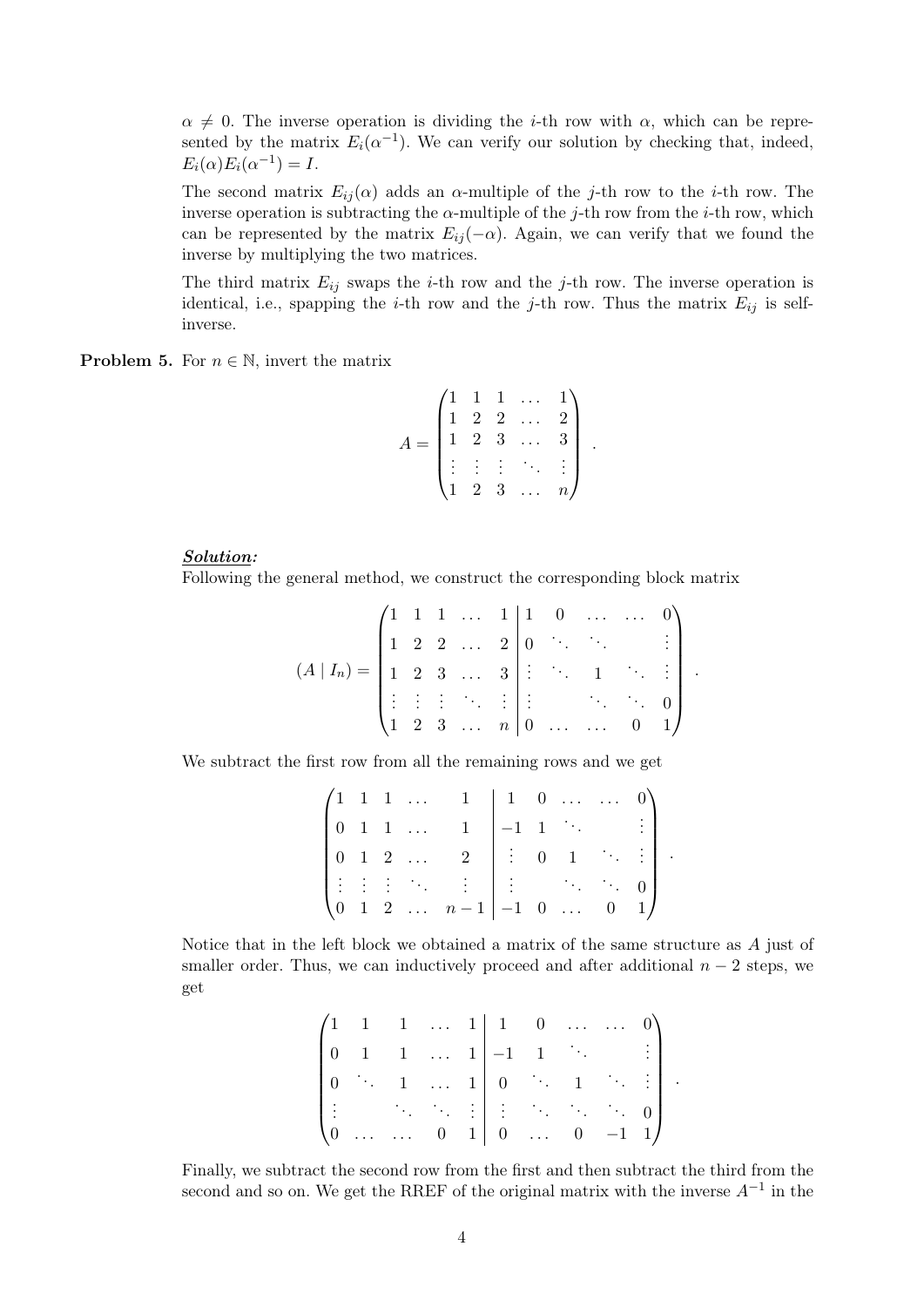right block

|            |                                        |                         |  | $\begin{pmatrix} 1 & 0 & 0 & \dots & 0 & 2 & -1 & 0 & \dots \end{pmatrix}$                                                                                           |                         |                  |  |
|------------|----------------------------------------|-------------------------|--|----------------------------------------------------------------------------------------------------------------------------------------------------------------------|-------------------------|------------------|--|
|            | $\sim$ 1                               |                         |  | $\begin{bmatrix} 0 & \ldots & 0 & -1 & 2 & -1 & \cdots \end{bmatrix}$                                                                                                |                         |                  |  |
|            | $\mathcal{O}(\mathcal{O}_\mathcal{A})$ | $1$ and $1$             |  | $\begin{array}{c cccc}\n\vdots & 0 & \cdots & \cdots & \cdots\n\end{array}$                                                                                          |                         | $\boldsymbol{0}$ |  |
|            |                                        |                         |  | $\begin{bmatrix} 1 & 1 & 1 \\ 1 & 1 & 1 \end{bmatrix}$ $\begin{bmatrix} 1 & 1 & 1 \\ 1 & 1 & 1 \end{bmatrix}$ $\begin{bmatrix} 1 & 1 & 1 \\ 1 & 1 & 1 \end{bmatrix}$ |                         |                  |  |
| $\sqrt{0}$ |                                        | $\cdots$ $\cdots$ 0 1 0 |  | $\ldots$                                                                                                                                                             | $\overline{\mathbf{0}}$ |                  |  |

**Problem 6.** Simplify the following expression assuming  $A, B$  are regular matrices of the same order:

$$
(I - B^{T}A^{-1})A + (A^{T}B)^{T}A^{-1}.
$$

### Solution:

We use the basic properties of matrix multiplication, transpose, and inverse. We get

$$
(I - BT A-1)A + (AT B)T A-1
$$
  
=  $IA - BT A-1 A + (AT B)T A-1$  [distributivity]  
=  $IA - BT I + (AT B)T A-1$  [definition of matrix inverse]  
=  $A - BT + (AT B)T A-1$  [multiplication by *I*]  
=  $A - BT + BT A A-1$  [transpose of a product of matrices]  
=  $A - BT + BT$  [definition of matrix inverse]  
= A.

Thus, the expression simplifies to A.

**Problem 7.** (a) Prove that for all  $A, B \in \mathbb{R}^{n \times n}$ , if A is regular then

$$
(ABA^{-1})^k = AB^kA^{-1}.
$$

(b) Let  $A \in \mathbb{R}^{n \times n}$  be a regular matrix. Find the limit (in case you are not familiar with the formal definition, use the intuitive notion) for

$$
\lim_{k \to \infty} AD^{k} A^{-1}, \quad \text{where} \quad D = \begin{pmatrix} 1 & 0 & \dots & 0 \\ 0 & \frac{1}{2} & \ddots & \vdots \\ \vdots & \ddots & \ddots & 0 \\ 0 & \dots & 0 & \frac{1}{n} \end{pmatrix} ,
$$

and compute its rank.

(c) Apply the above result to compute the limit for any matrix A with the first column equal  $e_1 = (1, 0, \dots, 0)^T$  and the first row equal  $e_1^T = (1, 0, \dots, 0)$ .

# Solution:

(a) We proceed by induction. For  $k = 1$ , the statement holds since  $(ABA^{-1})^1 =$  $AB^1A^{-1}$ .